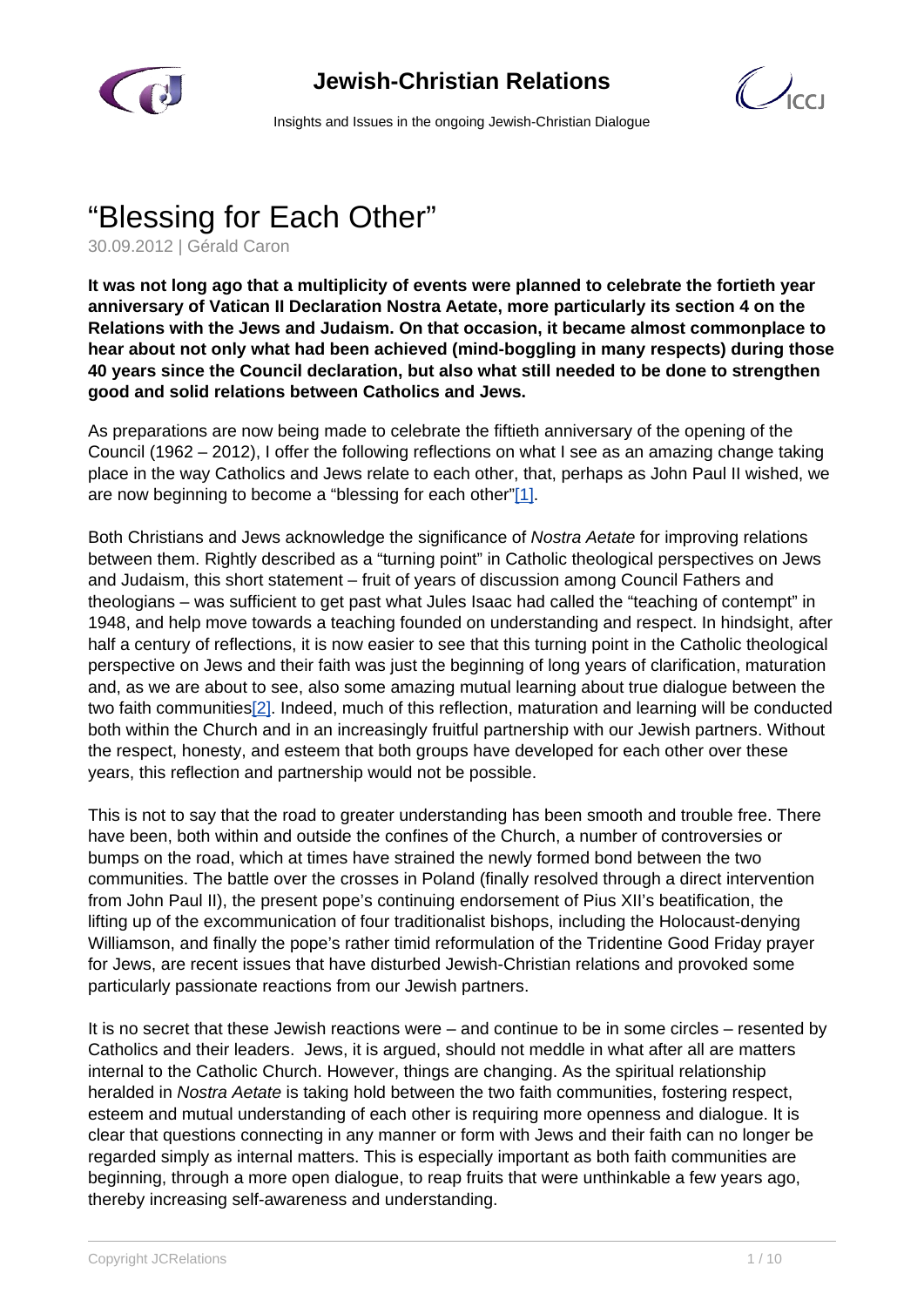One of the most significant and far-reaching outcomes of Nostra Aetate was the acknowledgement, some 10 years after its promulgation, of the necessity for Catholics to "strive to acquire a better knowledge of the basic components of the religious tradition of Judaism and to strive to learn by what essential traits Jews define themselves in the light of their own religious experience"[3]. Although by and large still unknown to the majority of Catholics, this hermeneutical principle has been "reiterated and expanded on several occasions" by John Paul II, the first of which is found in his now famous address to Jewish leaders in Mainz, Germany, on Nov 17, 1980[4]. In doing so the Polish pope has underscored the connection with "the religious reality lived by … the present-day people of the Covenant concluded with Moses"[5]. To sum up, this imperative for Christians to understand Judaism accurately and on its own terms is not only about correcting tragic past views, but also about better understanding the thriving Judaism of today. If the last ten years are any indication, we may be witnessing a new phase in the dialogue between Christians and Jews, resulting from the impact of recent controversies upon the self-understanding of our respective communities. In the following pages, I report on two recent episodes, which, by all accounts, provide good illustrations of how the two faith communities are working to become more of a "blessing for each other".

#### **The Osservatore Exchange between Cardinal Koch and Rabbi Di Segni (2011)**

The first example comes from the pages of L'Osservatore Romano, the official Vatican newspaper, reporting an exchange between Cardinal Kurt Koch (successor to W. Kasper as president of the Pontifical Council for Promoting Christian Unity, which includes the Vatican's Commission for Religious Relations with the Jews) and Rome's top Rabbi, Ricardo Di Segni. The piece that caught the eye of the Rabbi and led to the remarkable exchange reported in L'Osservatore Romano was an essay written by the Cardinal on the "upcoming interfaith gathering" set for Oct. 27, 2011 in Assisi. Two points made by the Cardinal drew the attention of Di Segni, which, in his own words, "refer [red] to the relationship with Judaism." Here are the two points, again cited by the Rabbi.

The Cardinal writes that the cross of Jesus "stands above us as the permanent and universal Yom Kippur," and "therefore the cross of Jesus is not an obstacle to interreligious dialogue, but rather, it indicates the decisive way that especially Jews and Christians [...] should accept with a deep inner reconciliation, becoming the leaven of peace and justice in the world."

Turning to the language used by the Cardinal, Di Segni first observes, "Dialogue presupposes difference" and goes on to suggest that for a real dialogue to succeed, "we need to see what constitutes difference." While he fully agrees with the Cardinal's "need to demonstrate to his own community that the necessity and urgency of dialogue are rooted in the principles of faith," Di Segni contends that

It is a quite different proposition to suggest a "decisive way" to a Jewish interlocutor using symbols that he does not share. All the more so when these symbols are presented as replacements, with additional value, for the rituals and symbols in which the interlocutor believes.

Then Di Segni speaks with emotion and vigilance:

The Christian believer can certainly think of the cross as a permanent and universal replacement for the day of Yom Kippur, but if you want to talk honestly and respectfully with the Jew, for whom Yom Kippur retains its permanent and universal value, you must not propose Christian beliefs and interpretations to the Jews as indicators of the 'decisive way'. Then you are really likely to fall into a replacement theology and the cross becomes an obstacle.

In a well-known back-and-forth pattern not usually found in the Vatican newspaper, on the same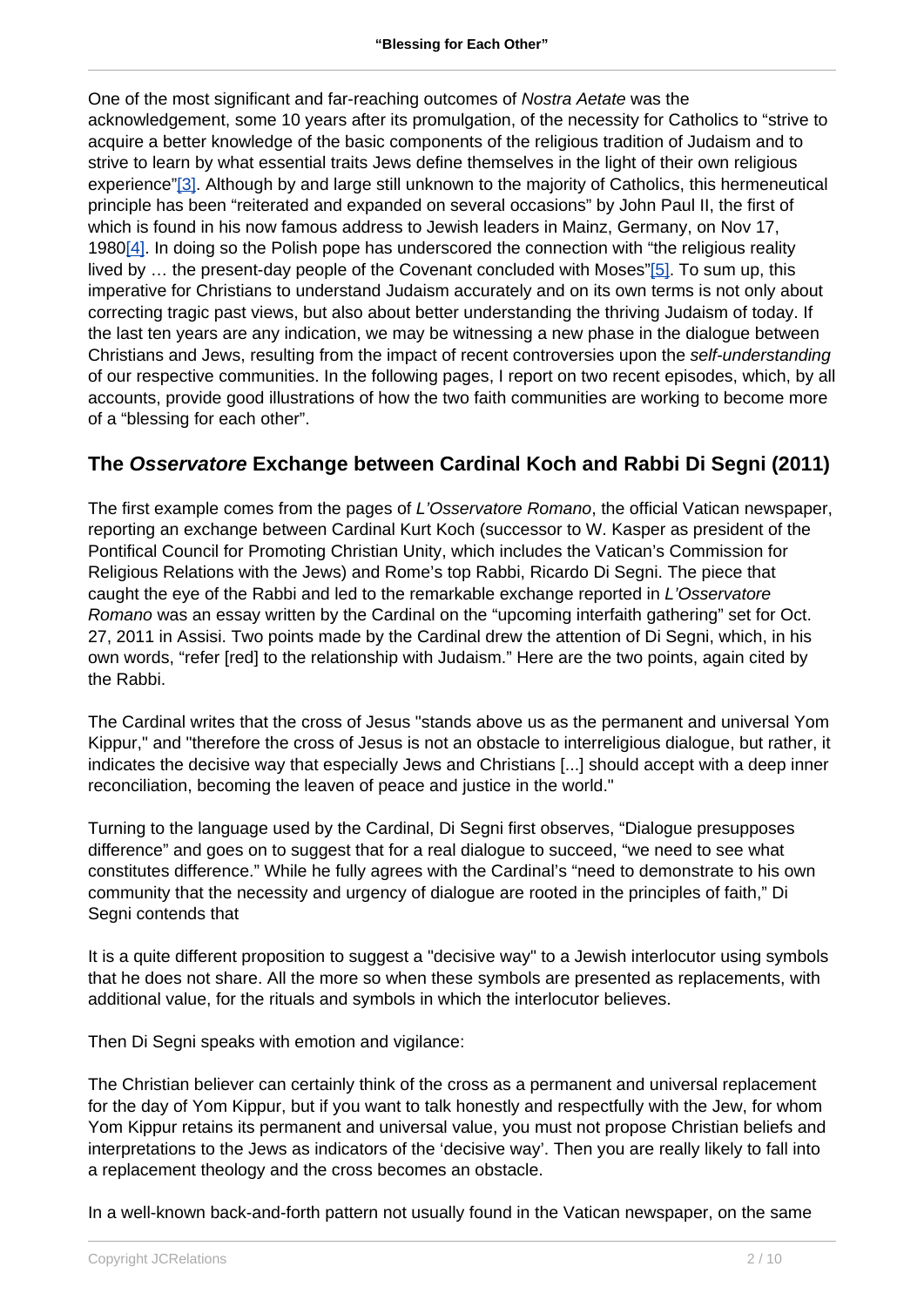day the Rabbi's rather pointed critique of Koch's "references to the relationship with Judaism" appeared, the cardinal responded[6]. The amazing thing was not so much that Koch responded so quickly, but what was actually said in the response. Three points, in particular, are worth mentioning. In an effort to remediate what his words had provoked, the Cardinal first rejected any suggestion that "Jews should see the cross as Christians do in order to be able to journey together to Assisi." Then, he asserted that it was never his intention "to substitute the Cross of Christ for the Jewish Yom Kippur." Finally, he stated that he saw in "this back-and-forth between the two parties" the core of present-day Christian-Jewish dialogue, faced with the ever-challenging question of "how to reconcile the conviction, which is binding for Christians, that God's covenant with the people of Israel has permanent validity with Christian faith in universal redemption in Jesus Christ." The Cardinal's reference to this fundamental question in this context can be seen as a step forward in drawing Jewish faith communities into the discussion. This way forward must be further explored.

In a short piece, "Catholic-Jewish Relations: How Far We've Come, How Far We've Yet To Go", published in The Huffington Post, 08/31/11, Philip A. Cunningham and Eric J. Greenberg concluded their report on this episode with the following two comments. First, that this exchange, including Koch's immediate attempt to address De Segni's concerns, was reported in the Vatican official journal speaks volume to the importance given by the Vatican to the dialogue between the two faith communities[7]. Second, this exchange also shows "how easy it is to be misunderstood when using each other's religious terminology. Describing the cross as the *universal* 'Day of Atonement' might go unnoticed by Christians, but it rings very differently to Jewish ears; it smacks of old replacement theologies that saw Judaism as obsolete and superseded by Christianity"[8]. Clearly, both traditions are still learning how to speak to one another about their respective, interrelated self-understandings. I would add another point to which I shall return momentarily. Any theological statement that might affect the 'other' – the Jews in this instance – should always be made in the presence, physical or symbolic, of this 'other'. Learning about how the 'other' define themselves can only take place when the 'other' is given a voice in the conversation[9]. It looks as if the Catholic Church is beginning to learn the profound implications that the above-cited hermeneutical principle, urging respect for the right of the 'other' to define themselves, is having on her theological discourse.

In his reply to Rabbi Di Segni, the fundamental question raised by Cardinal Koch, underlying Christian-Jewish relations, is a case in point. This is not a question unique to the Jewish situation. From a Christian perspective, the question of the universality of Christ's redemptive work relates to our interaction with all other faith traditions. By all accounts, it is the Christological question, which is currently at the forefront of interfaith discussions in today's pluralistic world. The resolution to this question may very well get some inspiration from the Christian-Jewish Dialogue, which is already portrayed as a model for interfaith or inter-religious dialogue. Why?

This model for interfaith dialogue is rooted in the relationship that developed between the Jews and the Catholics after Nostra Aetate. In Nostra Aetate, Catholic theology was radically altered to reflect a move away from a history of Christian condemnation of Judaism and the Jewish people. The new perspective adopted on Judaism and the Jewish people, issued from the Council declaration, has already brought about radical changes in the way Jews and their religion are being addressed in Catholic theology. One remarkable change is the recognition of the permanent validity of God's covenant with the people of Israel. This change has already had important repercussions for Jews of today, especially with regard to the interrelated issues of supersessionism and proselytizing.

In recognizing, even implicitly, the perpetual validity of the covenants with Israel, Nostra Aetate had for all practical purposes rejected supersessionism or the doctrine of replacement of Judaism by Christianity – a major component of what is now referred to as the Christian "teaching of contempt" toward Jews. Once the covenantal relationship of Israel with God is understood as still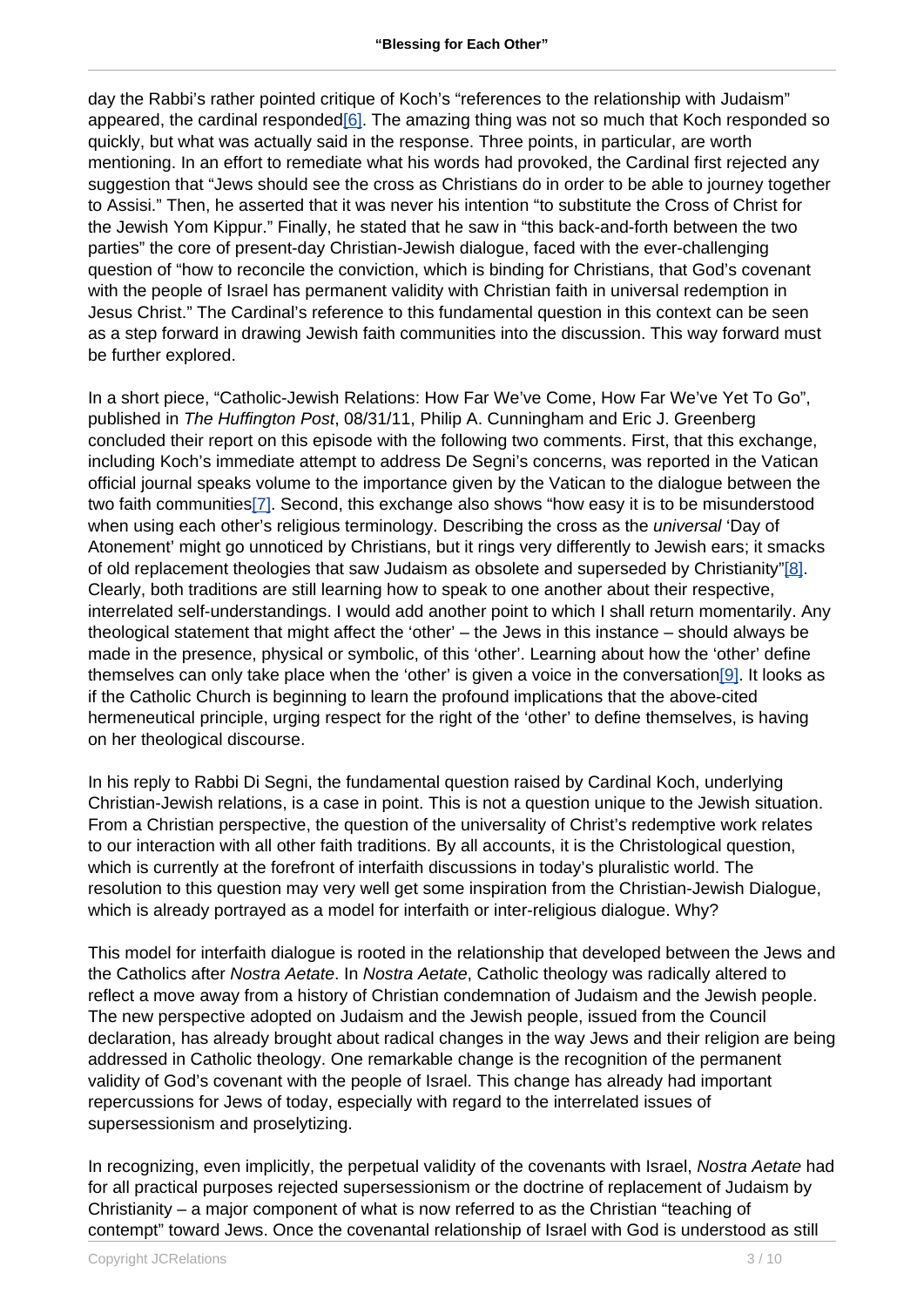alive and well, the supersessionist theory loses its theological foundation. Contrary to Christian traditional teaching, the covenant between God and Israel is still well and thriving.

Not surprisingly, the rejection of supersessionism has had an impact on the issue of proselytizing, because at long last it has eliminated the theological rationale for the conversion of Jews. This may be what David Novak is indicating in his recent suggestion that Jews could accept "the Church's self-understanding as the new people of God and the fulfillment of the scriptural promises" on condition that this "supersessionist teaching" is not used as "a theological motive for trying to convert Jews"[10]. Whether or not this is what David Novak is indicating, with the advent of Nostra Aetate and its follow-up documents the RC Church has already begun its move away from this "supersessionist teaching". However, while Jews have reasons to rejoice over this quasi removal of the theological rationale for their conversion, there are influential voices in some Catholic circles still pushing for conversion of the Jewish people. The presence of what has been called a "neosupersessionist" movement in the US Catholic church (see below) should serve as a warning that this crucial issue for the Jewish-Christian dialogue is far from being resolved.

While most mainline protestant Churches, in keeping with the view taken by the World Council of Churches in the early 1980's, have abandoned any attempt to convert Jews, the RC Church has lagged behind on this issue. Yet, although there has been no official statement from the Vatican which might have put to rest the fears and suspicions of some Jews, recent interventions by some high-ranking officials, including Cardinal Kasper and Cardinal Koch[11], have indicated that the Roman Church has abandoned the idea of proselytizing Jews. However, yet again, there are dissenting voices which consider this to be a betrayal of the universal mission of the Church. This reluctance to give up the proselytising of Jews is rooted in the so-called neo-supersessionist movement. This movement is most likely influenced by the "crusade" waged by cardinal Vanhoye and the late cardinal Dulles, which is aimed at repudiating the perpetual validity of the Mosaic covenant.

Both Vanhoye (in two articles published in the 1990's in NRT and in his recent intervention at the 2008 Synod on the Word of God) and the late Dulles (in his rather strong reaction in First Things to the 2002 dialogue document, Reflections on Covenant and Mission, of which more ahead) made their case for the traditional teaching that the Mosaic covenant has been revoked by God, thus paving the way for a re-affirmation of a supersessionist view of the status of Judaism and consequently of the need for efforts by Christians to evangelize or convert Jews to Christ (irrespective of the clearly eschatological perspective of their salvation [as stated by Paul], already entrenched in Nostra Aetate)[12].

According to Cunningham, analysis of the language recently used by Pope Benedict suggests a rejection of this neo-supersessionist thought, a thought that would also contradict John Paul II's earlier teaching.

Benedict's words are incompatible with recent efforts by some Catholics to argue that the Mosaic covenant was rendered obsolete or inert by Christ's coming, or that ongoing Jewish covenantal life can somehow be separated from the Torah. The pope could not [speak this way] if he endorsed such 'neo-supersessionist' arguments. It seems to me that those Catholics who like to assert there is a serious Catholic debate over the vitality of Torah covenantal life after Christ would do well to ponder today's papal address[13].

#### **The Never Revoked Covenant: Still an Unsettled Teaching?**

Our second example of how the two faith communities are working to become more of a "blessing for each other" comes from the USA. This example is more recent, but no less instructive. It, again, seems to involve the neo-supersessionist movement demonstrating a strong resistance,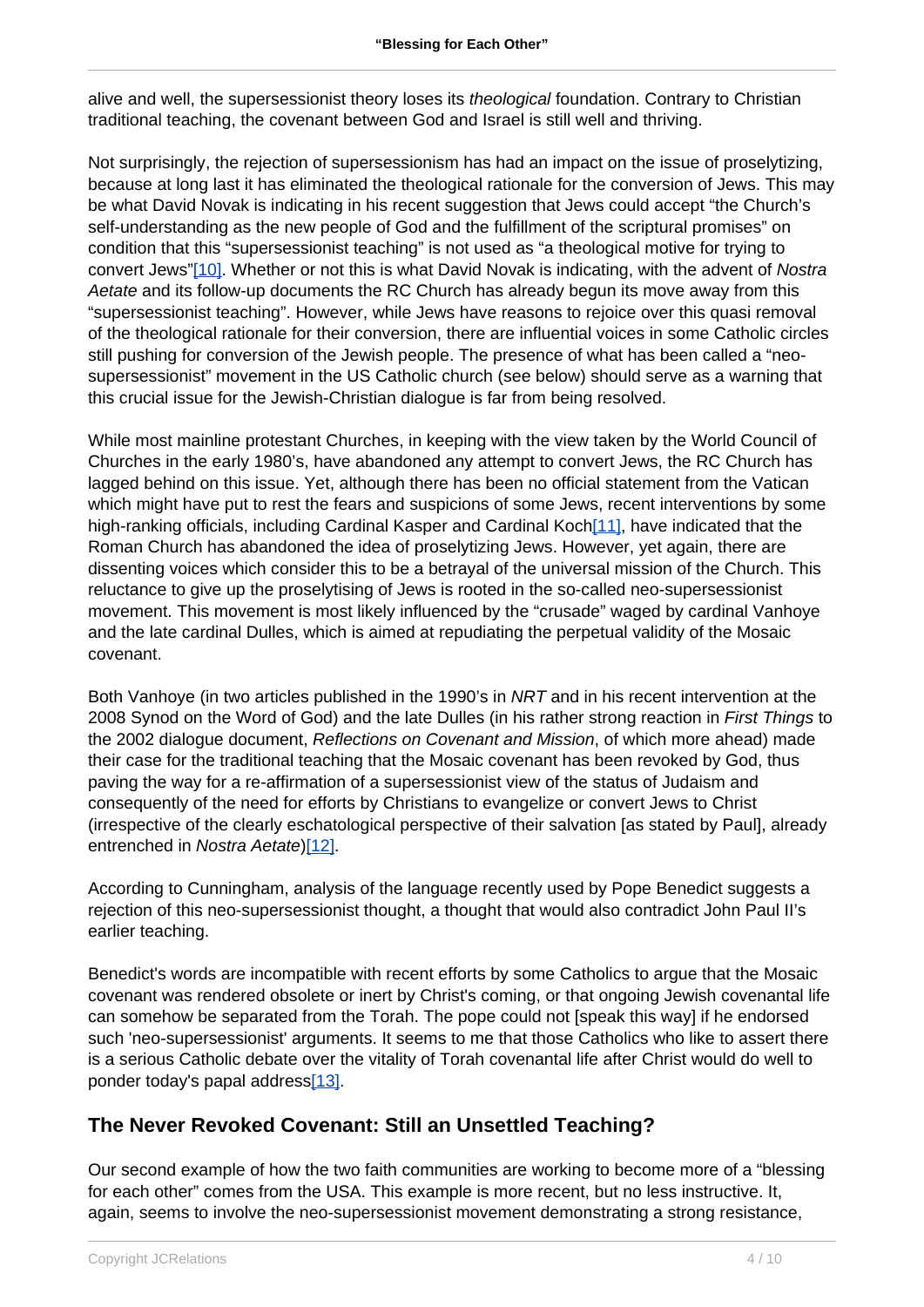even at the highest level of the American Church hierarchy, to the post-Vatican II teaching of a never-revoked Mosaic covenant. But, as in our initial example, strong reactions from top Jewish organizations in the USA have led to a stunning reversal by the American Catholic leadership on issues concerning Jews and their religion.

One might say that this dialogue started with the publication of a study document entitled Reflections on Covenant and Mission, prepared by a group of Catholic and Jewish scholars in 2002, and released "unofficially" by the United States Conference of Catholic Bishops (USCCB) under the sponsorship of Cardinal William Keeler<sup>[14]</sup>. In the eyes of its promoters, that document reflected a positive view inspired by Nostra Aetate of the state of affairs of Christian-Jewish relations. Many Catholics did not hold such a positive view of the document. They found it deeply disturbing for its apparent rejection of the Church's mission to the Jews. It was not until 7 years later, however, that the US Catholic leadership issued an official reaction to this document. The reaction consisted of two closely related interventions from the USCCB, which caused additional friction within the American Catholic-Jewish relations. The first intervention, entitled "A Note on Ambiguities Contained in Reflections on Covenant and Mission"[15], was intended to clarify or correct a number of ambiguities found in the initial 2002 document. The revised formulation achieved two things: first, it rubber stamped the conviction among Catholics that interreligious dialogue would always be a form of evangelization; and second, it reiterated the doctrine of Christ's fulfilment of all the divine promises made to Israel, including the covenants. (See paragraph 7 of the Note). Particularly significant, as noted by Cunningham, is the change in wording from both Nostra Aetate and post-counciliar documents.

By using the present tense to say that Christ "is the fulfillment of all covenants," the Note expressed a realized eschatology without any of the nuance or caveats articulated in Nostra Aetate's "the Church awaits the day known to God alone," and repeated in both the 1974 Guidelines and in the 1985 Notes[16].

The publication of the Note provoked a swift and unprecedented reaction from a wide spectrum of the American Jewish Interfaith leaders, shocked by what they considered a blatant failure to "take cognizance of Vatican documents to implement Nostra Aetate – disregarding Jewish selfunderstanding, proposing Christ to Jews in the context of interreligious dialogue, and preferring a realized over a futurist eschatology"[17]. Before the USCCB could even respond to these Jewish concerns, a second episode provoked more frustration and resentment among Jews.

This second episode was triggered by an August 27th, 2009, press release and an accompanying "Backgrounder" information sheet, announcing the Vatican recognitio or "approval" of a change in the American Adult Catechism. A clear statement concerning the perennial validity of the Mosaic Covenant had been replaced by a quote of Ro 9: 4-5, which is further explained in Christological terms. Here was the proposed change:

Catholics believe that all previous covenants that God made with the Jewish people are fulfilled [again note the present tense] in Jesus Christ. Through the new covenant established through his sacrificial death on the cross.

Why remove the statement concerning the perennial validity of the Mosaic Covenant, that it "remains eternally valid" for Jews? Cunningham's conclusion sounds like a warning.

It is hard to avoid the conclusion that the "Note on Ambiguities" and the "Backgrounder" of the catechism recognitio were attempts to advance neo-supersessionist theologies of the church's relationship to Jews and Judaism (Italics added). (p. 29)

A strong letter of concern from the Jewish interfaith leaders concerning the removal of the statement has yielded some positive results. It generated a public response by five representatives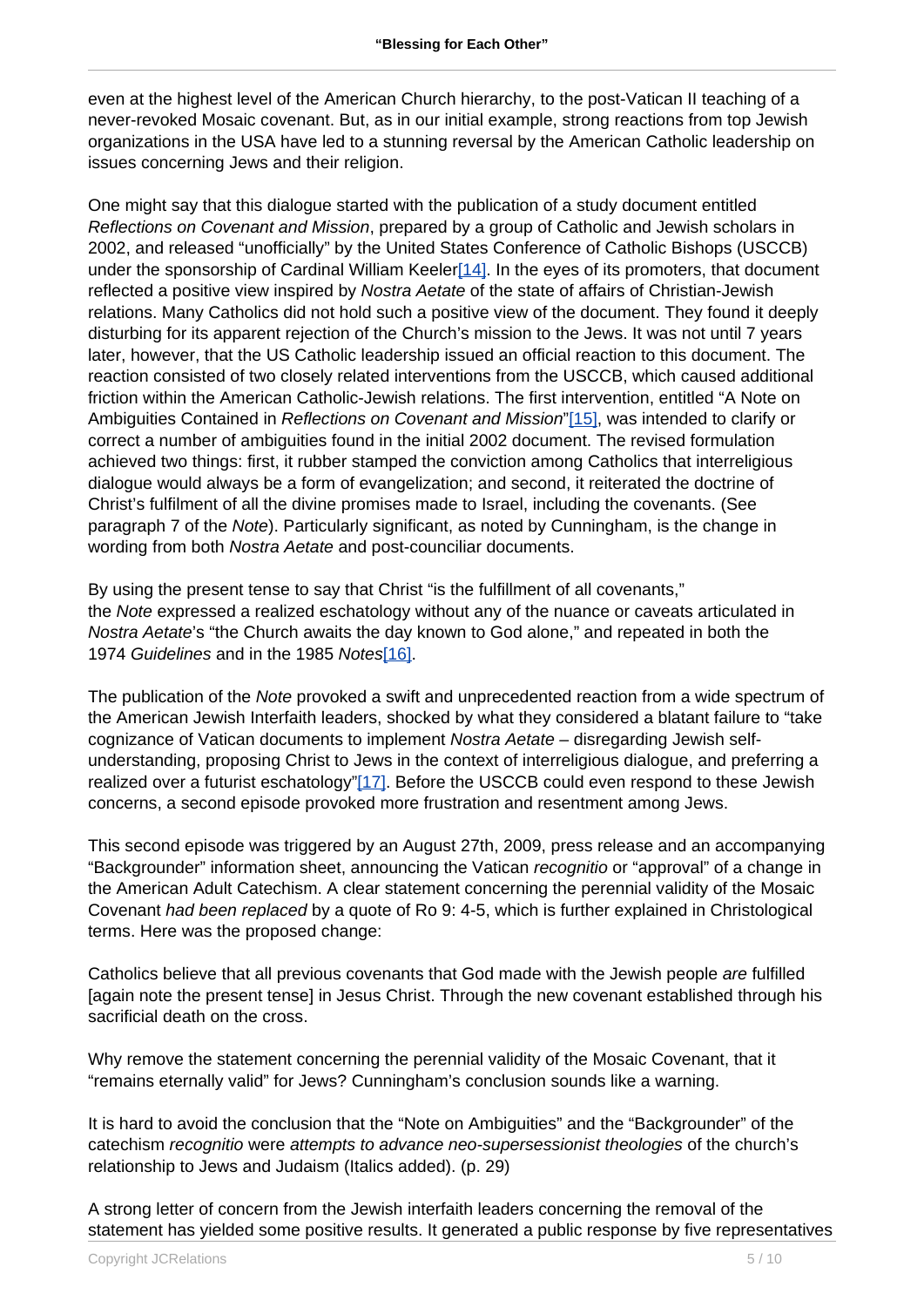of the USCCB[18], complemented by a six-point "Statement of Principles for Catholic-Jewish Dialogue"[19]. In their response to the letter the bishops "took the unusual and perhaps unprecedented step of retracting some problematic language on baptism and evangelization." Once again, a strong reaction from their Jewish partners had led representatives of the USCCB to amend a language deemed incompatible with the insights of Nostra Aetate. This achievement, while significant in many respects, has not, however, obliterated the last pocket of resistance. For reasons difficult to understand, the bishops could not bring themselves to revert to the original wording of the adult catechism and simply re-affirm the eternal validity of the Mosaic covenant. Instead, in the fifth Statement of Principles (#5), they chose to describe this wording as "not yet settled teaching". Not surprisingly, such caution was decried by those strongly involved with Christian-Jewish relations, who were quick to bring up the discrepancy between such a conclusion and "the body of relevant official Vatican documentation and papal allocutions"[20].

In a time when the momentum in Catholicism seems squarely with the evangelicals, it has been suggested that this decision might reflect dissatisfaction with the liberal-dominated wing of the Catholic Church often associated with formal inter-religious dialogue[21]. According to Gregory Baum, Christian-Jewish relations have been living, for a decade or so, "under the shadow" of the Israeli-Palestinian conflict. With the neo-supersessionist theologies showing their teeth, might another shadow be threatening to hinder the ongoing dialogue between our two faith communities? In Baum's view, the Israeli-Palestinian conflict should not inhibit "theological dialogue and cooperative ventures between Christians and Jews"[22], and neither should the neo-supersessionist movement. For continuing theological dialogue to have any chance of success, both communities need to keep forging ahead and continue challenging each other with respect, honesty and a growing understanding that they are indeed called to be "blessing for each other." Such hesitations and drawbacks as have occurred in recent years need not eclipse the fact that again thanks to some spirited Jewish interventions, Catholic leaders have learned important lessons about dialogue with, and respect for, their Jewish faith partners.

#### **Initiatives Shaping the Dialogue.**

The positive contribution of Jews to Jewish-Christian Dialogue and to the Church's selfunderstanding has not been limited to reactionary criticism of events and interventions that were perceived to be a betrayal of the major insights of Nostra Aetate. This last decade alone has seen a number of Jewish initiatives as well as an increasing cooperation between Jewish and Christian scholars that, yet again, are transforming the landscape of Jewish-Christian relations.

One such initiative, the publication of *Dabru Emet* in 2002 came as a surprise to Catholics and Christians, little accustomed to such public Jewish views on Christians and Christianity. One of the authors of that publication, David Novak stated that Nostra Aetate and its post-Declaration documents have "stimulated a desire among Jews, to present, in our own way, a Jewish view of Christians and Christianity, just as Nostra Aetate presented a Christian, specifically Catholic, view of Jews and Judaism"[23]. In general, this unanticipated document was received with profound respect and interest by Christian churches. Ironically, it caused resistance within the wider Jewish community, not unlike the resistance which Nostra Aetate and post-conciliar documents on the Jewish question are still causing within the Catholic Church of today.

Another Jewish initiative may be considered the books written on Jesus by Jews. As a recent appraisal of the last hundred years or so of Jewish works on Jesus has showed, Jewish authors have for a long time shown interest in and provided their own perception of the man from Nazareth. Not surprisingly, the last twenty years have seen Jewish historians contributing to the current interest in the "Jewish" identity of Jesus<sup>[24]</sup>. On that score, their knowledge of ancient Judaism and of both "the status and mentality of Galilean and Judean Jews at the time of Jesus" has provided Christian scholars with new insights for their own research on the historical Jesus. Yet, according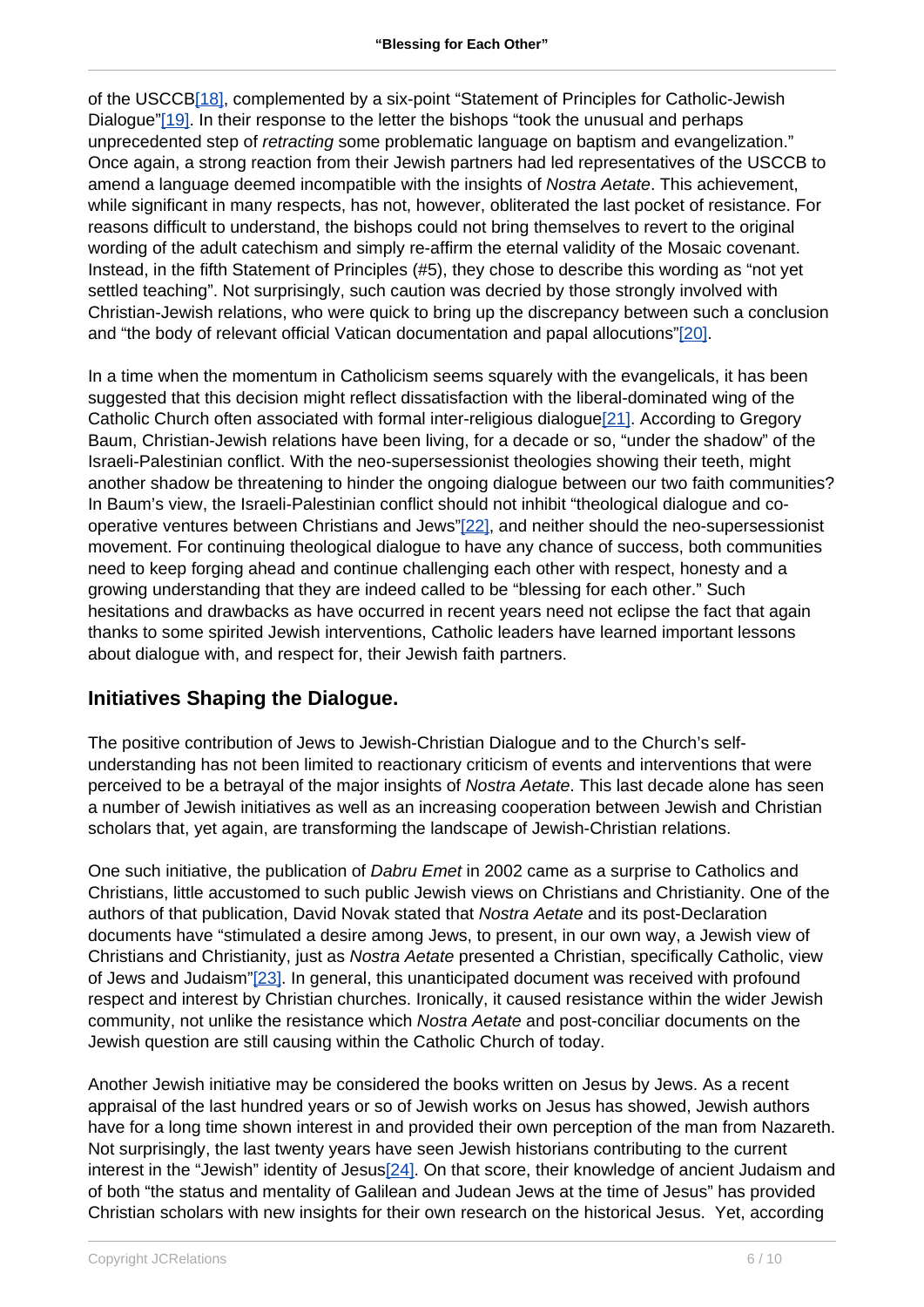to the authors of The Jewish Annotated New Testament [25], no Jewish scholars have as yet "annotated and written essays on the complete New Testament." Though primarily written for Jewish scholars and Jews in general, this Jewish edition of the Second Testament should be on the shelves of every Christian biblical scholar. To single out one of the many short essays included in the book, I found Levine's "Common Errors Made about Early Judaism" (subtitled 'Bearing False Witness') to be particularly insightful.

In interfaith relations, cooperation between Christian and Jewish scholars is also becoming increasingly more common. Two books of such cooperative work will suffice as an example. First, the book A Time for Re-commitment: The Twelve Points of Berlin is the outcome of the 2009 Conference of the International Council of Christians and Jews (ICCJ) marking 70 years after the beginning of WWII and the Holocaust. It is described by Philip A. Cunningham, Vice-President of the ICCJ, as "a photograph, a snapshot of the current state of Jewish-Christian relations as viewed by Christians and Jews from about a dozen countries, all veterans of interreligious dialogue"[26]. Published more than 60 years after the "Ten points of Seelisburg," this book opens with the "12 points or theses of Berlin", addressed in turn to Christians, then Jews, and finally to Christians, Jews and members of other traditions. A narrative entitled "The Story of the Transformation of Relationships" follows the Twelve-points of Berlin.

The second book, Christ Jesus and the Jewish People of Today. New Explorations of Theological Interrelationships was published in 2011[27]. In this book, the authors carry on the reflection begun in 2005 at an inter-religious conference held in Rome on the impact of Nostra Aetate upon relationships between religions[28]. More limited in scope, this book's focus is on Catholic-Jewish relations – a major component of the discussions at the inter-religious conference. As is well known, the theological, scriptural, liturgical, and catechetical developments that have taken place during the forty years since Nostra Aetate have drastically changed the Church's traditional understanding and presentation of Judaism and the Jewish people. This is not to say that all theological questions have been resolved. One might say that in this book the most challenging question of all is being raised: "How might we Christians in our time reaffirm our faith claim that Jesus Christ is the saviour of all humanity, even as we affirm Israel's (that is the Jewish people of today and yesterday) covenantal life with God?" In other words, this meta-question concerns Christian perceptions of who Jesus Christ is and the status of the Jewish people in relation to the covenant and salvation[29]. This book draws attention to an "emerging consensus" on this most challenging theological issue. Finally, and this makes the book somewhat unique, is the decision to include specific responses from Jewish scholars to the essays written by Christian scholars (mostly Catholics with a few Lutherans) on a variety of relevant topics. This decision is a good illustration of the principle that "Christian theology can no longer ignore the Jewish religious experience" of today. Some of these Jewish responses are particularly illuminating and, in their own way, help clarify the Church's self-understanding on a number of critical issues. The inclusion of Jewish responses to studies by Christian scholars is fast becoming a feature in Jewish-Christian dialogue. This growing participation by Jews in theological discussions inspires confidence and optimism about our advancing reflection on these yet to be resolved theological issues.

### **Conclusion**

By way of conclusion, two considerations, one brief the other a little longer, are in order. One, it is no mystery that difficulties, conflicts, and roadblocks encountered in the Christian-Jewish dialogue have led segments in both communities to focus their energy on what is deemed possible at this point in time, like mutual cooperation in areas of justice and peace for building a better world – Tikkum olam. While such cooperation is promising, the promoters of the dialogue are correct to insist that it should not weaken our resolve to tackle the hard theological questions which still confront us in today's pluralistic and secular world. It is imperative that we continue to challenge ourselves at the academic level so as to move toward a genuine and respectful dialogue between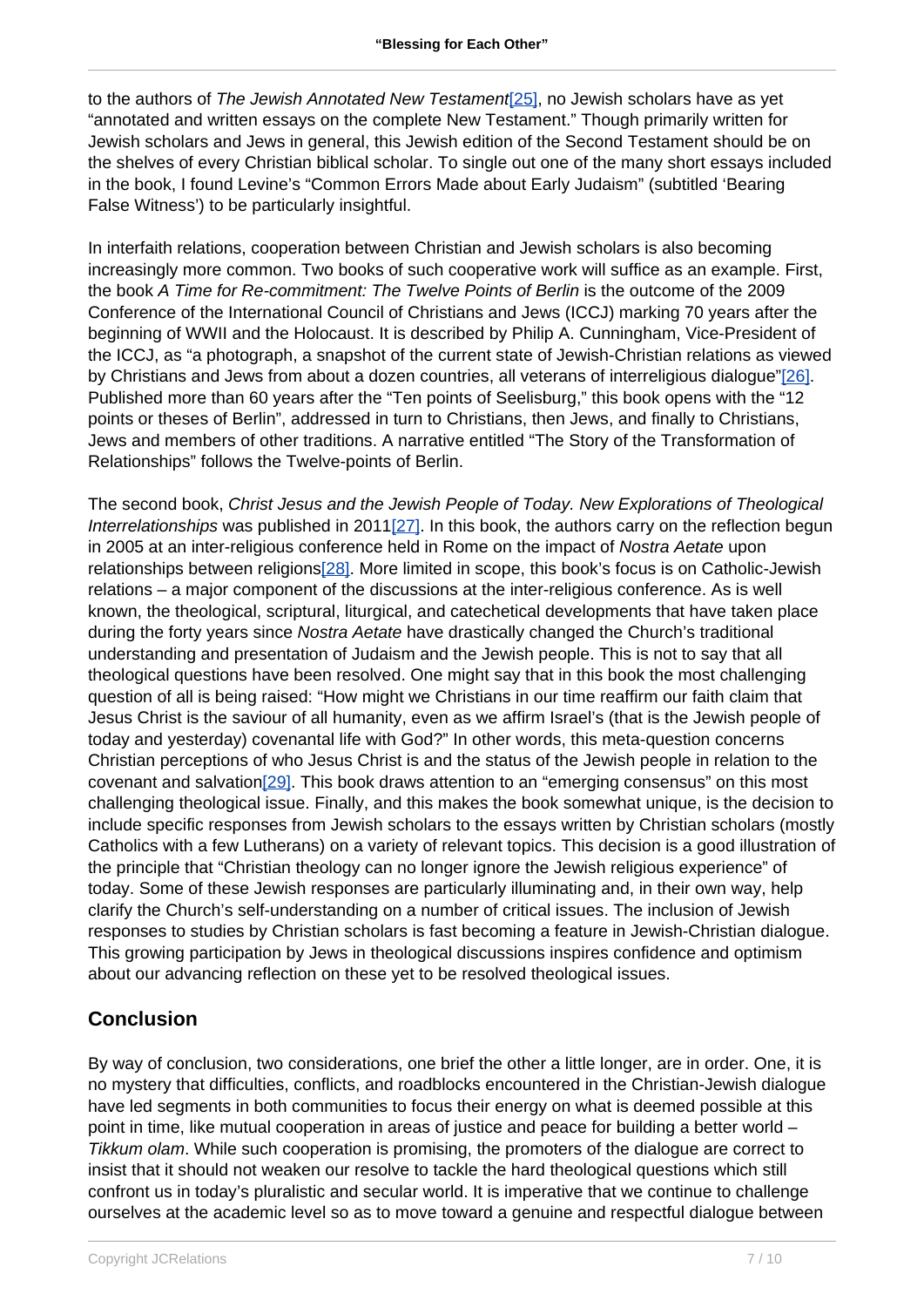our two faith communities.

Two, it is also crucial that we do a better job of disseminating the many achievements (as well as the crucial questions yet to be resolved) among members of our communities. Such dissemination should involve clergy, rabbis, and educators, the front line workers in teaching and preaching the faith. For many years, there have been complaints of the poor job we have been doing in our theological schools and seminaries about the urgent task of educating future pastoral leaders on this topic. In an interview which I could not locate, I remember Amy-Jill Levine speak of her dismay at learning of the failure of most American and Canadian theological schools and seminaries accredited by the ATS (Association of Theological Schools) in engaging their students with the Jewish-Christian dialogue. Of all these institutions, there were only two schools that had a course or seminar dedicated to the Jewish-Christian agenda. According to Amy-Jill, the same dismal situation would apply to Jewish seminaries or religious Schools.

Some years ago, a colleague and I did offer a course in a theological school entitled "Christian Proclamation After Auschwitz"[30]. It was well attended and initiated great interest among students in the challenges encountered in Jewish-Christian dialogue, enough interest for some to keep asking why the course ceased to be offered after only two years. To paraphrase Paul, how are things going to change if there is nobody to teach or preach our people? But how can our clergy, rabbis, and religious educators teach about this topic if they, themselves, have not been trained to do so, if they themselves are not made aware of this important reality for both our communities?

On that score, the US Conference of Catholic Bishops and the National Council of Synagogues appear to be moving forward. In their most recent round of conversation, the USCCB and the NCS shared how each of them, respectively, is educating their faith communities about each other. Noteworthy, there was an admission by representatives from both faith that there is still too little being done in this area[31]. In my experience, I feel that Canadian religious communities are not as actively involved in this kind of dialogue as we perhaps could be. We could be learning from these recent initiatives engaged in by our neighbours to the South.

Shalom to all those who, through their work, help both faith communities to be "blessing for each other".

[1] This was part of a talk given on April 15, 2012 to the Christian Jewish Dialogue of Montreal on the occasion of Yom HaShoah.

[2] As a Jewish writer put it, "Nostra Aetate and its rejection of the teaching of contempt was a good starting point, but it did not provide a replacement."

[3] See the Preamble of the 1974 Guidelines and Suggestions for Implementing the Declaration Nostra Aetate, 4.

[4] See <http://www.ccjr.us/dialogika-resources/documents-and-statements/roman-catholic/pope-john-paul-ii/297-jp2-80nov17>; also in his homily at the Sinai on 26 February 2000 (http://www.vatican.va/holy\_father/john\_paul\_ii/travels/documents/hf\_ip-ii\_hom\_20000226\_sinai\_en.html).

[5] See Philip A. Cunningham, "Official Ecclesial Documents to Implement Vatican II on Relations with Jews: Study them, Become Immersed in them, and Put them into Practice." In Studies in Christian-Jewish Relations 4 (2009): 1-36. At <http://escholarship.bc.edu/scjr/vol4>.

[6] John L. Allen Jr. described it as "one of the most pointed critiques of a Vatican statement you'll ever see" at [http://ncronline.org/blogs/all-things-catholic/vatican-engages-jewish-critic-new-home-ex-anglicans.](http://ncronline.org/blogs/all-things-catholic/vatican-engages-jewish-critic-new-home-ex-anglicans")

[7] Also noted by John L. Allen Jr. at [http://ncronline.org/blogs/all-things-catholic/vatican-engages-jewish-critic-new-home-ex-anglicans.](http://ncronline.org/blogs/all-things-catholic/vatican-engages-jewish-critic-new-home-ex-anglicans)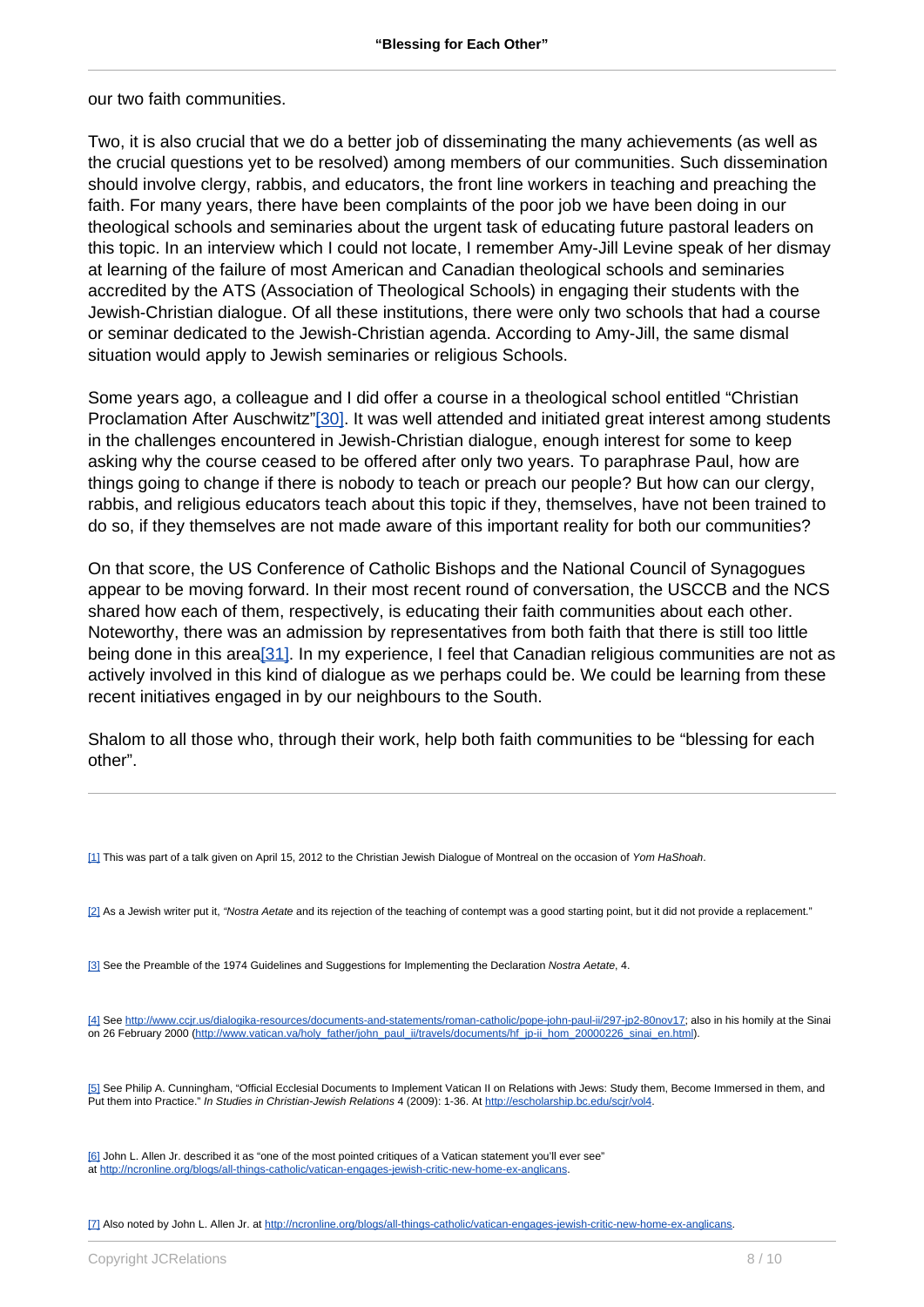[8][http://www.huffingtonpost.com/2011/08/31/christian-jewish-relations\\_n\\_943997.html.](http://www.huffingtonpost.com/2011/08/31/christian-jewish-relations_n_943997.html")

[9] On this point, see also John R. Donahue, "Trouble Ahead? The Future of Jewish-Catholic Relations." Available at [http://commonwealmagazine.org/trouble-ahead-0.](http://commonwealmagazine.org/trouble-ahead-0)

[10] Cited by Gregory Baum, "Afterword" in Michael Attridge, ed., Jews and Catholics Together. Celebrating the Legacy of Nostra Aetate (Ottawa: Novalis, 2007): 158.

[11] See his most recent intervention, "Building on 'Nostra aetate': 50 Years of Christian–Jewish Dialogue." Available online at [http://www.news.va/en/news/cardinal-koch-on-jewish-catholic-dialogue-since-va.](http://www.news.va/en/news/cardinal-koch-on-jewish-catholic-dialogue-since-va)

[12] Cardinal Dulles's article is found at <http://www.firstthings.com/article/2008/08/the-covenant-with-israel---42>. The latest article of Vanhoye is available at <http://www.zenit.org/article-23841?l=english>.

[13] Reported by John L. Allen, "A Sampling of Reactions to the Pope's Synagogue Visit," at [http://ncronline.org/blogs/ncr-today/sampling-reaction-popes-synagogue-visit.](http://ncronline.org/blogs/ncr-today/sampling-reaction-popes-synagogue-visit)

[14] "Reflections on Covenant and Mission," Origins 32:13 (September 5, 2002): 218-24.

[15] See [http://www.ccjr.us/dialogika-resources/themes-in-todays-dialogue/conversion/559-usccb-09june18.](http://www.ccjr.us/dialogika-resources/themes-in-todays-dialogue/conversion/559-usccb-09june18) This note was issued on June 18, 2009 and revised, in response to Jewish concerns, on October 13, 2009. See [http://old.usccb.org/doctrine/covenant09.pdf.](http://old.usccb.org/doctrine/covenant09.pdf)

[16] See Cunningham, Official Ecclesial Documents, 27.

[17] Ibidem. See also John Pawlikowski, "Catholic-Jewish Dialogue: The Road Remains Bumpy," Ecumenical Trends 38/8 (2009): 8-9,14. For Jewish reactions, see "Letter to U.S. Conference of Catholic Bishops: Jewish Organizations Express Concern about Future of Interfaith Dialogue," at [http://www.adl.org/interfaith/usccb\\_letter.asp](http://www.adl.org/interfaith/usccb_letter.asp); also Abraham H. Foxman, "A Precarious Moment in Catholic-Jewish Relations," at [http://www.jta.org/news/article/2009/09/13/1007817/op-ed-a-precarious-moment-in-catholic-jewish-relations;](http://www.jta.org/news/article/2009/09/13/1007817/op-ed-a-precarious-moment-in-catholic-jewish-relations) and Ruth Langer, "Seeking Integrity" in the same issue of Ecumenical Trends 38/8 (2009): 6-7,15.

[18]<http://old.usccb.org/seia/ResponsetoRabbis.pdf>

[19]<http://old.usccb.org/seia/StatementofPrinciples.pdf>

[20]<sub>Ibid.</sub>

[21] John L. Allen's piece, "Vatican Engages a Jewish Critic, New Home for Ex-Anglicans." National Catholic Reporter, Aug 05, 2011. Retrieved from [http://ncronline.org/blogs/all-things-catholic/vatican-engages-jewish-critic-new-home-ex-anglicans.](http://ncronline.org/blogs/all-things-catholic/vatican-engages-jewish-critic-new-home-ex-anglicans) Also see the CNS report of the recent intervention of Msgr. David Jaeger at [http://www.catholicnews.com/data/stories/cns/1201832.htm.](http://www.catholicnews.com/data/stories/cns/1201832.htm)

[22] In the words of Gregory Baum, "it would be a tragic mistake if the shadow of the Israeli-Palestinan conflict were allowed to inhibit theological dialogue and co-operative ventures between Christians and Jews" (165).

[23] See Jews and Catholics Together, 84.

[24] See D. Jaffé, Jésus sous la plume des historiens juifs du XXe siècle. Approche historique, perspectives historiographiques, analyses méthodologiques. Paris: Cerf. 2009.